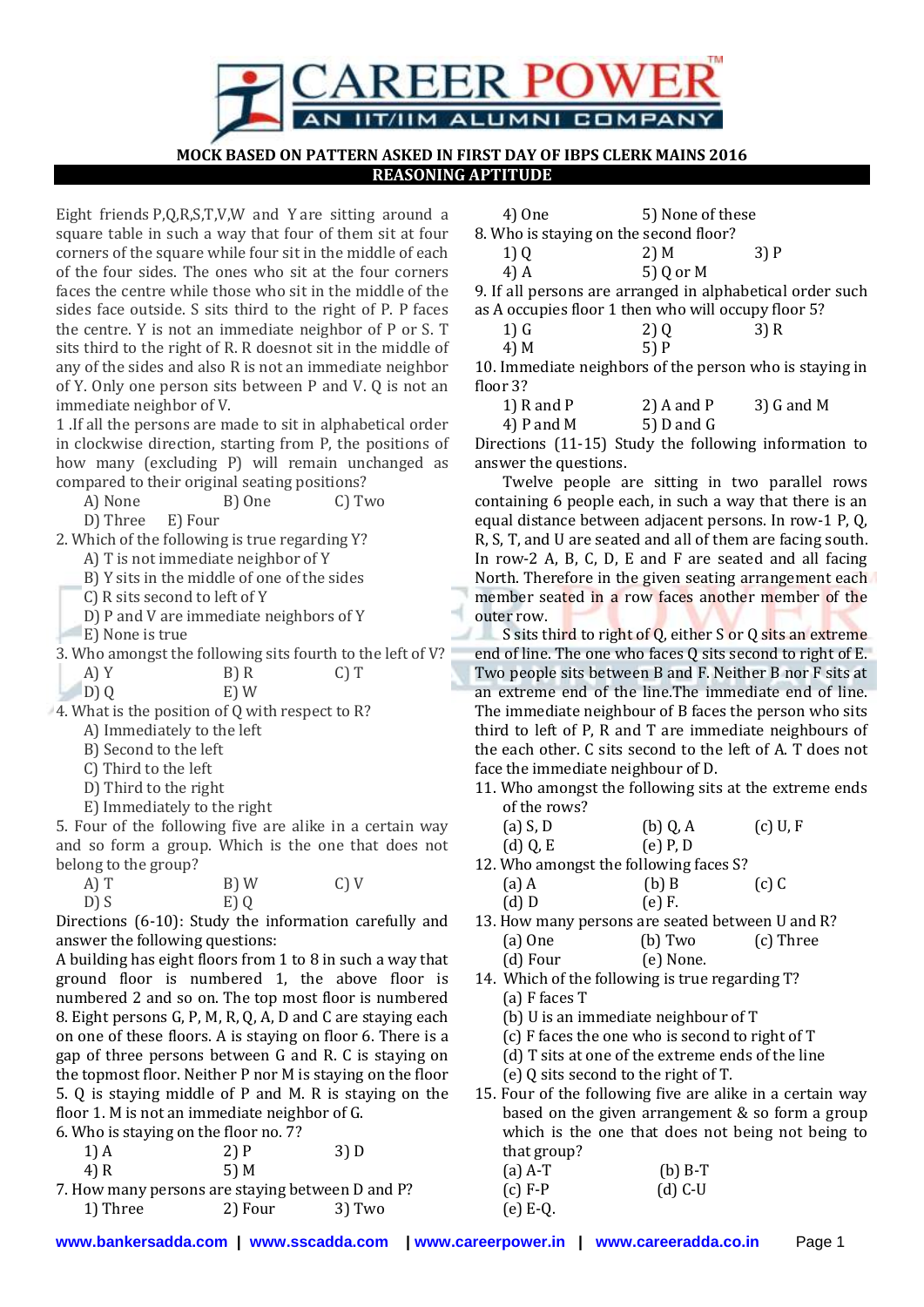Directions (26-30): Study the following arrangement carefully and answer the questions given below— 1 R Z T 4 A 9 \$ D F 1 U # B # 8 H I © X M H 3 2 P \$ 5 N P 6 D

- **16.** How many such consonants are there in the above arrangement, each of which is immediately preceded by a consonant and immediately followed by a number?
	- (1) None (2) One (3) Two

(4) Three (5) More than three

- **17.** How many such numbers are there in the above arrangement, each of which is immediately preceded by a letter but not immediately followed by a symbol?
	- (1) None (2) One (3) Two

(4) Three (5) More than three

- **18.** How many such vowels are there in the above arrangement, each of which is immediately followed by a symbol?
	- (1) None (2) One (3) Two
	- (4) Three (5) More than three
- **19.** Four of the following five are alike in a certain way based on their positions in the above arrangement and so form a group. Which is the one that does not belong to that group?
	- $(1)$  RTA  $(2)$  9DF  $(3)$  ##H (4) 5PD (5) IXH
- **20.** Which of the following is the fourth to the left of the twelfth from the left end? ш
	- $(1) \%$   $(2)$  \$  $(3)$  2
	- $(4)$  H  $(5)$  None of these

Direction (36-40): In these questions, relationship between different elements is shown in the statements. These statements are followed by two conclusions.

## **Mark answer**

- 1) If only conclusion I follows.
- 2) If only conclusion II follows.
- 3) If either conclusion I or II follows.
- 4) If neither conclusion I nor II follows.
- 5) If both conclusions I and II follow.
- **21.** Statements:  $X > P > Q \ge R$ ,  $X = Y$ ,  $X \le Z$ **Conclusions:**  $I, Y > R$  II.  $R > Z$
- **22. Statements:**  $P \ge Q$ ,  $S \le T$ ,  $X = Y$ ,  $X > Z$ **Conclusions:**  $I.S = Q$  II.  $X > 0$
- **23. Statements:**  $S \leq T$ ,  $T > R$ ,  $T = W$ **Conclusions:**  $I. R < S$  II.  $S < W$
- **24.** Statements:  $X = Y < Z > W$
- **Conclusions:**  $I. Z = X$  II.  $Z > X$ **25.** Statements:  $S > R$ ,  $Y = X < Z$ ,  $S < Y$ Conclusions:  $I, Y > R$  II.  $R > Z$

Directions (Q.21-25): In each question below are given three statements followed by four conclusions numbered I, II, III and IV. You have to take the given statements to be true even if they seem to be at variance with commonly known facts. Read all the conclusions and then decide which of the given conclusions logically follows from the given statements, disregarding commonly known facts.

| 26. Statements: |
|-----------------|
|                 |

- a. Only copies are books. b. No copies are pens.
- c. Only dusters are pens.

II. All pens are dusters. III. All dusters are pens. IV. No books are pens. 1) All follow 2) Only III and IV follow 3) Only I and II follow 4) Only I, II and IV follow 5) None of these **27.** Statements: a. Only cars are motorcycles. b. No motorcycles are bikes. c. Some bikes are scooters. Conclusions: I. Some bikes are cars. II. No bikes are cars. III. Some scooters are not motorcycles. IV. No bikes are motorcycles. 1) Only III and IV follow 2) Either I or II, III and IV follow 3) Only either I or II follows 4) Only II, III and IV follow 5) None of these **28.** Statements: a. All pens are pencils. b. No pencil are clips. c. No pencils are dusters. Conclusions: I. Some dusters are not pens. II. Some pens are not clips. III. All pencils are pens. IV. Some pens are pencils. FM 1) Only I, II and IV follow 2) Only IV follows 3) All follow 4) None follows 5) None of these **29.** Statements:a. All erasers are pens. b.All erasers are dusters. c. Some erasers are sharpeners. Conclusions: I. Some pens are not sharpeners. II. Some duster are not sharpeners. III. No dusters are pens. IV. All pens are dusters. 1) None follows 2) Only I, II and III follow 3) Only I, II and IV follow  $4$ ) Only I and II follow 5) None of these **30.** Statements: a. Some horses are dogs. b. All dogs are cats. c. No cats are rats. Conclusions: I. Some horses are not cats. II. Some dogs are rats. III. No horses are rats. IV.Some rats are not horses. 1) None follows 2) All follow

Conclusions: I. All books are copies.

- 3) Only I and II follow 4) Only II and III follow
- 5) None of these

Directions (Q.26-30): Study the following information to answer the given questions.

In a certain code language 'firefighters are army men' is written as 'tee mee kee', 'courageous people are army men' is written as 'kee loo nee tee', 'courageous being enthusiastic' is written as 'loo pee jee', people are enthusiastic' is written as 'kee nee pee' and 'positive people are unpleasant' is written 'nee kee dee see'.

**31.** What is the code for 'being'?

| $1)$ loo | $2)$ jee         | 3) kee |
|----------|------------------|--------|
| 4) pee   | 5) None of these |        |